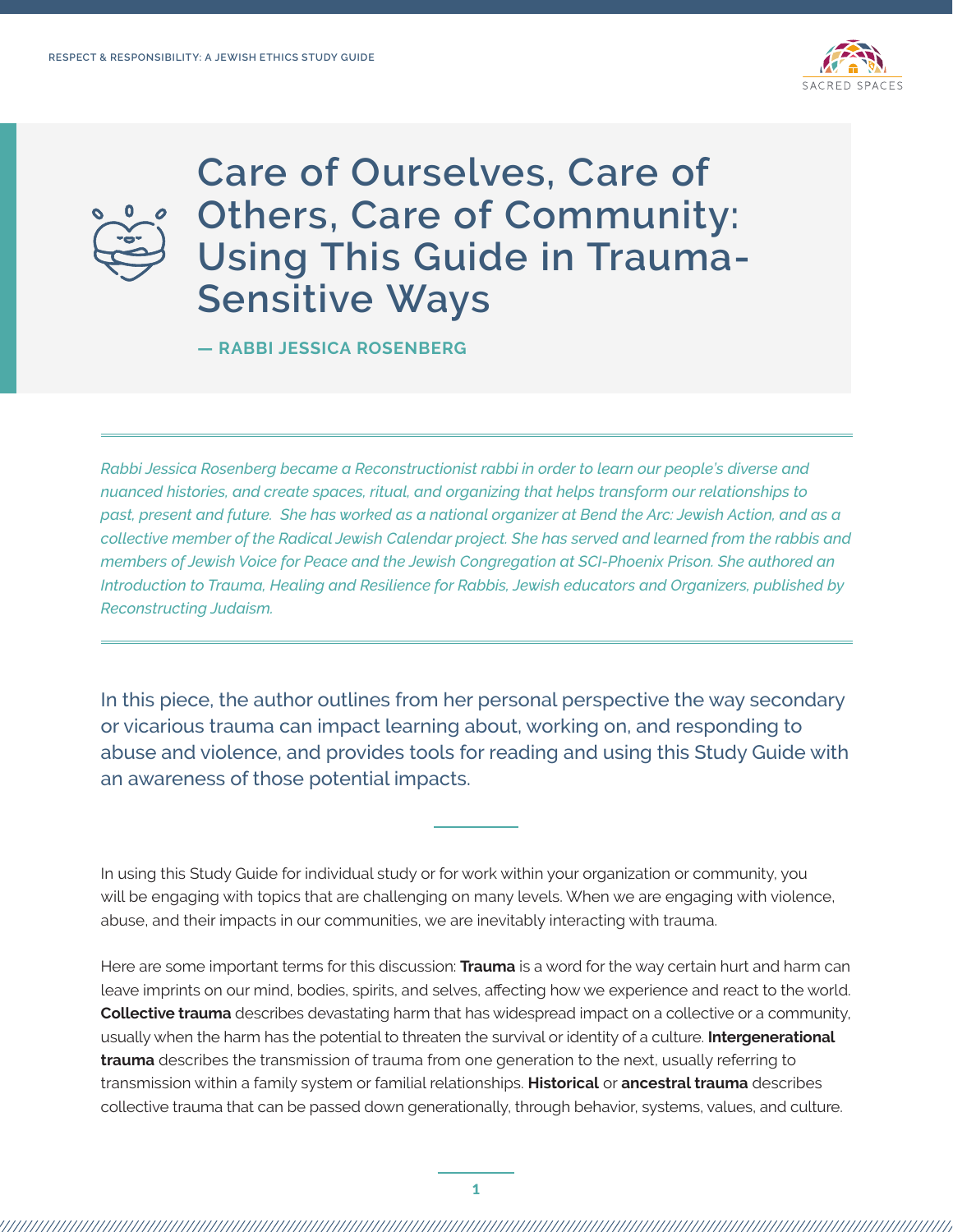

Approaches that are trauma-informed or trauma-sensitive provide frameworks rooted in understandings of the prevalence, layers, and impacts of trauma, while being strength-based, emphasizing people's innate capabilities, and our ever-present potential for healing and transformation. They aim to develop services, organizations, cultures, care, organizing, education, ritual, etc., in ways that:

- (1) work to create physical, emotional, psychological and spiritual safety, and
- (2) try not to actively re-traumatize people.

If you're reading this guide, you are likely already very aware of the ways that abuse and violence impact individuals, families, and your community, and can ripple across generations. You want to learn tools and frameworks for ending abuse and healing the hurt it has already caused. The layers of trauma in our society means that, whether or not your life has been directly impacted by abuse, engaging with the realities of abuse as it's discussed in this guide will likely affect you in strong and perhaps surprising ways.

At some point, in every book I read; every lesson I teach; in most meetings or discussions I have about harm, abuse, and trauma, I feel the impact of the content on my mind, body, and spirit. Sometimes I experience a relatively brief swell of feelings like grief or rage; sometimes I feel completely stopped in my tracks. Sometimes I notice the impacts of engaging with content about trauma while it is happening; sometimes I keep reading, writing, teaching, and talking, and later that day, find myself distracted, angry, depleted, or crying. **Secondary trauma and vicarious trauma** are terms to describe the mental, emotional, physical and spiritual impacts of hearing about, witnessing, and supporting people through processing traumatic events. Reading and discussing this guide might bring up your own traumatic and secondary trauma experiences. Working to end harm and abuse in your community might surface stories of violence, and witnessing this violence might, at times, bring up trauma responses in your body, mind and spirit. The frameworks of secondary and vicarious trauma substantiates this experience.

Over time, I've learned tools for anticipating and preventing getting overwhelmed by the impacts of working with trauma and violence. The more strategies I learn, the greater my capacity is to take in and hold hard things. I've learned to be mindful of where, when, how, and for how long a stretch of time I'm immersed in talking and learning about trauma. I have identified friends to call, songs to play, stretches to do, prayers to daven to prevent, address, and move through feelings and responses that emerge when working with trauma.

Most importantly, I've learned to welcome the moments when what I'm reading about punctures my mind's authoritative "I've got this" grip, and I feel the impact of what I'm taking in, feel it in my chest, hands, breath, spirit, heart, and guts. I try to welcome these moments as signs of my aliveness, paths to my humanity. I am not an objective outsider to the hard things I study and work on. I have my own trauma history; my family and friends, loved ones and communities have been harmed by individuals and by systems of oppression. I care deeply about this work because I care deeply about people who've been and continue to be hurt. When I don't acknowledge the way this work impacts me, I'm either shutting off or blunting some part of my humanity, or stuffing down my responses in ways that will emerge later.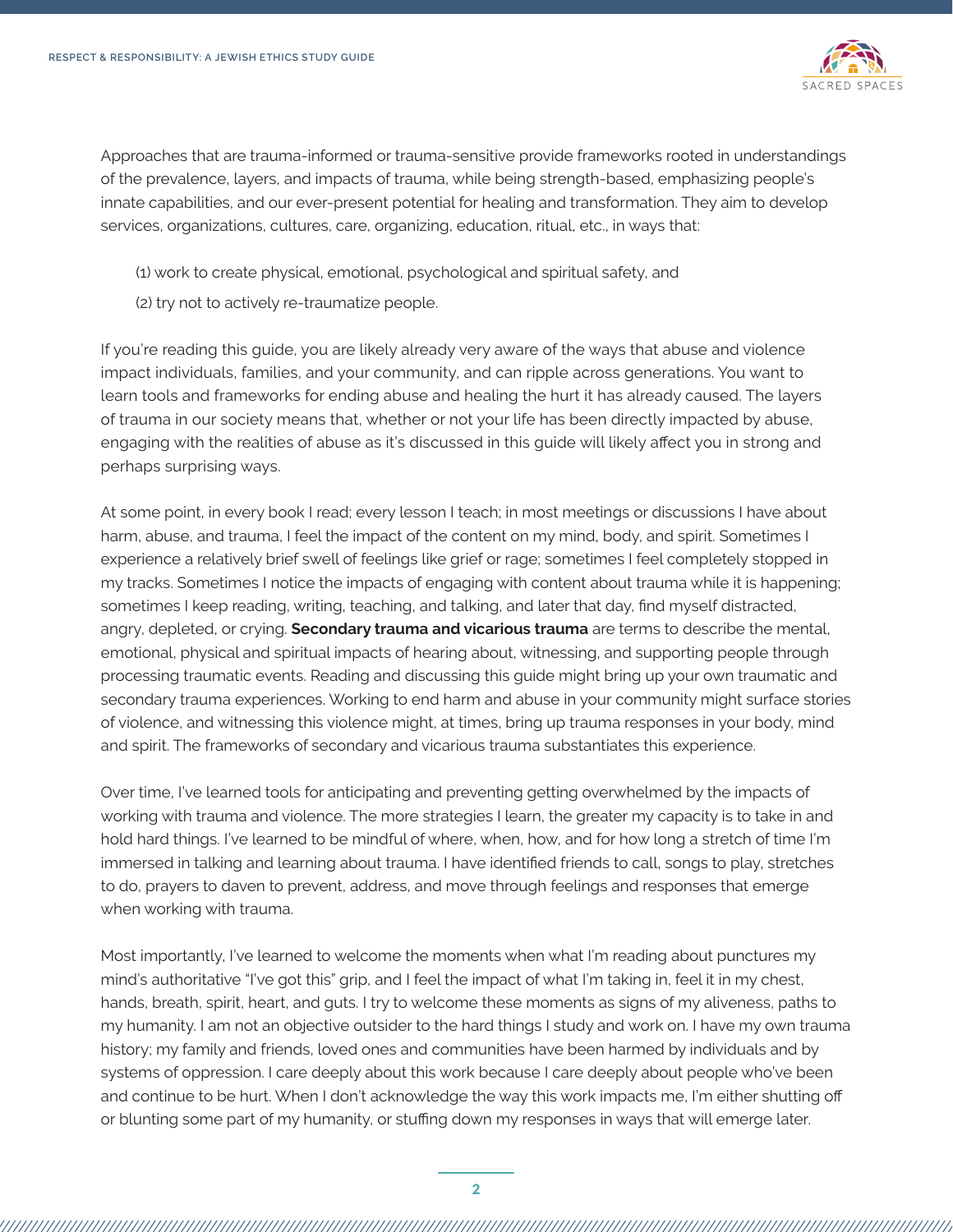

What we can do to care for ourselves while reading about or working on trauma are things we often know to encourage others to do, but may struggle to take on ourselves. Taking time to care for ourselves as we work together for others is not extra or tangential to the work of ending violence and abuse in our communities. It is, first and foremost, a recognition that all of us and all our wellbeing, matter. We will not be able to create communities without violence and abuse if we devalue our experiences and responses. And tending and taking care of ourselves increases our ability to "show up" for this work—stronger, for longer, and more sustainably. Also, asking for and receiving care and support makes it possible for us to care for and support others.

## So, how do we do it?

## **While reading this guide, ask yourself:**

- How is this material impacting me today? How is this landing in my heart, body, spirit, mind?
- What am I holding for others while I read this today?

#### **You're invited to:**

- Take breaks when reading. Take breaks to breathe, move, look at the sky, simply get a little respite from taking in more information or hard topics.
- Talk with someone you can share openly with: a friend, therapist, spiritual director. Write in a journal. Pray.
- Develop your own practices and rituals for acknowledging and honoring the impact of what you're reading, thinking, and feeling, and what it brings up for you.

# **If you are using this guide with others, in meetings or study sessions:**

- Offer a definition of **secondary and vicarious trauma**. Name and normalize that the discussion and work you're doing will have an impact on people.
- Structure and sharing: Offer people opportunities to reflect or journal individually, talk in pairs or small groups, and engage with the large group. In large groups and new groups, and when the purpose of the group is not therapeutic processing, I encourage people to stay vague in how they are describing abuse, and refrain from telling detailed stories of violence and harm. If you are creating space where people will be sharing abuse stories, make sure all participants know that is what will be happening, and have more than one facilitator present who can step out and support people individually. Offer multiple options and use invitational language, so that people have a choice about how to engage: "I invite you to turn to a partner or get out paper to journal."
- Timing and spaciousness: Assume that opening this discussion will bring up thoughts, feelings, and memories that will impact how people are able to participate. Schedule breaks, try not to go from discussing abuse to other challenging topics, and leave ample time for what emerges. Open and close intentionally, with a mediation, prayer, poem, or moment of silence, both to focus and invite people into the room and the content, and to help them transition to the rest of their day.